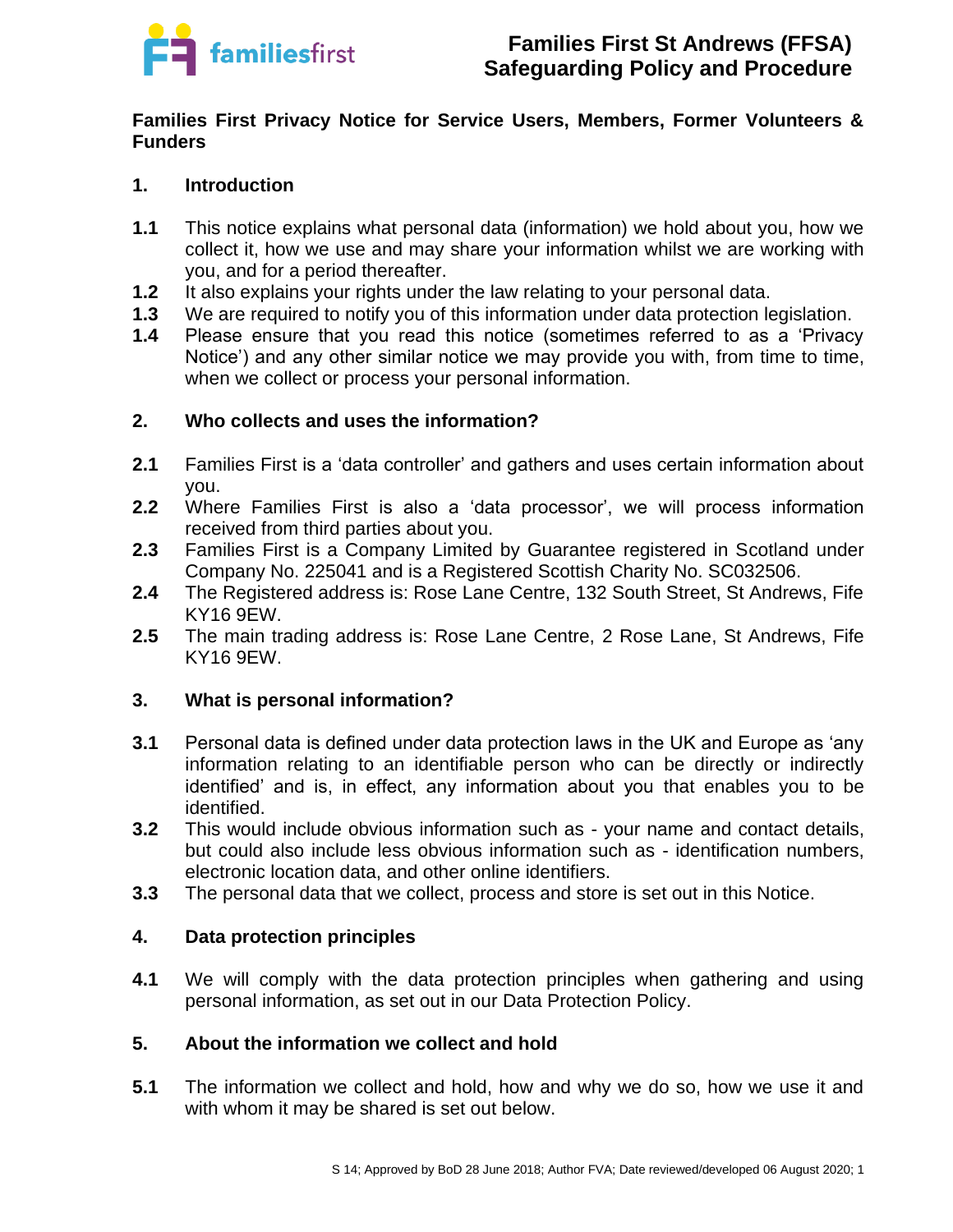

# **Families First St Andrews (FFSA) Safeguarding Policy and Procedure**

- **5.2** We may also need to share some of the categories of personal information set out below with other parties, such as:
	- Government and/or law enforcement agencies.
	- Third party agencies.
	- Our professional advisers.
	- Our regulators.
	- Funders.
- **5.3** Information will usually be anonymised, but this may not always be possible under our child and adult protection guidelines.
- **5.4** The recipient of any information will be bound by confidentiality obligations.
- **5.5** We may also be required to share some anonymised information with our funders as is necessary, to comply with their funding criteria
- **5.6** We may need to share information to comply with the law.
- **5.7** We seek to ensure that our information collection and processing is always proportionate – that is, we only collect and process what we need to and we only store it for as long as we need to, refer to our Retention of Records policy.
- **5.8** We will notify you of any changes to information we collect, or to the purposes for which we collect and process it.

# **6. Where information will be held**

- **6.1** Information may be held at our offices and by third-party agencies, service providers, representatives and agents.
- **6.2** All paper copy confidential information is kept in locked filing cabinets in locked offices.
- **6.3** All keys for locked cabinets are kept in a key safe.
- **6.4** All electronic information is held on our main server which is password protected.
- **6.5** We have security measures in place to seek to ensure that there is appropriate security for information we hold.

# **7. How long we keep your information**

- **7.1** We keep your information for no longer than is necessary; this normally means whilst we are working with you and for a period thereafter, the length of which will depend on the nature of the service and support we are providing to you.
- **7.2** Further details are set out in our Retention and Disposal of Confidential Records policy.
- **7.3** Families First have a system of shredding that ensures that all paper records are destroyed by shredding at the allotted time, unless there is a legal requirement to keep them.
- **7.4** Families First will destroy electronic records at the same time as paper records, unless there is a legal requirement to keep them.
- **7.5** Families First still keep a very basic record of all volunteers, staff and service users who have been involved in Families First in case an enquiry is made at a later date. The information may include: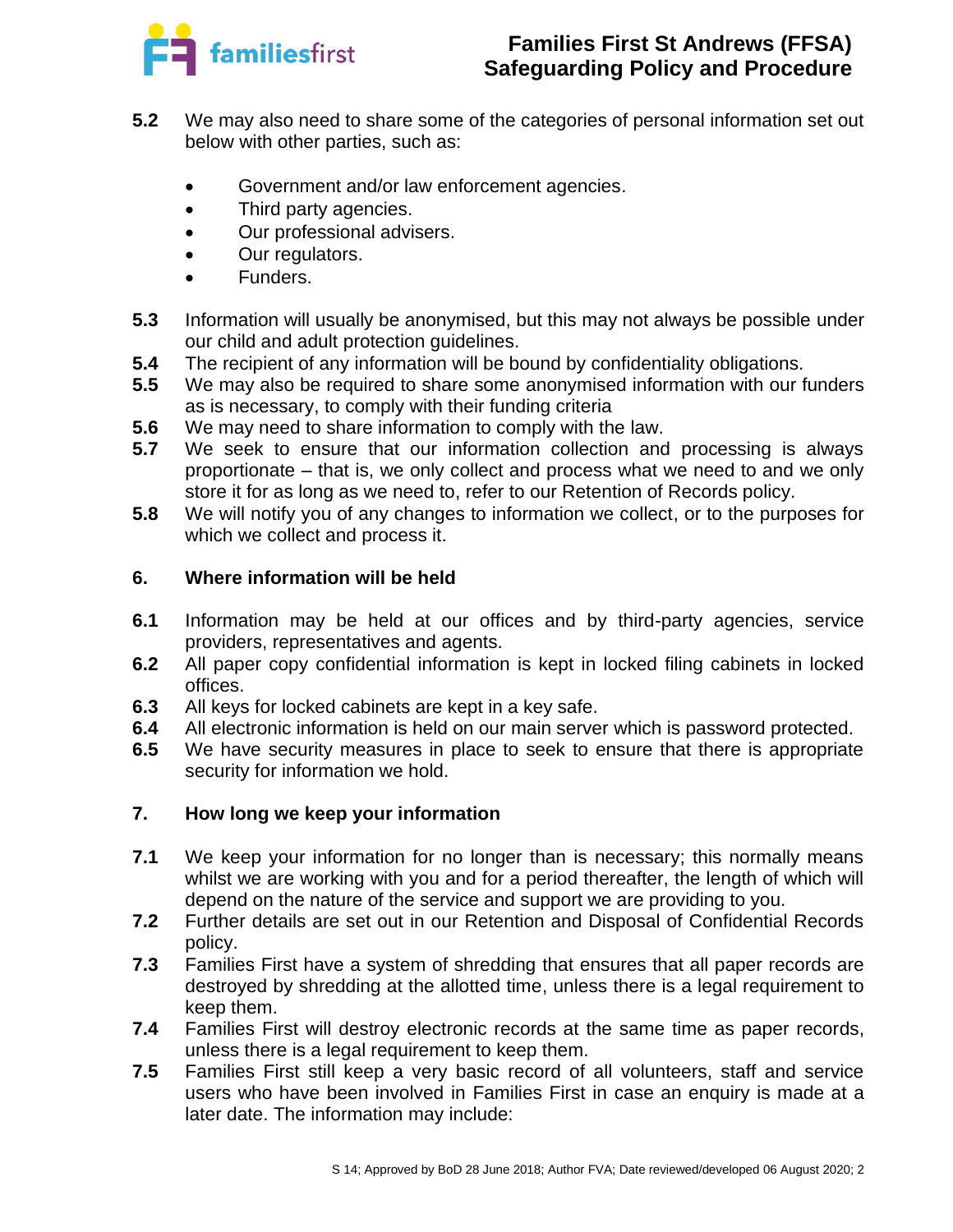

- Name.
- Date of birth.
- Main carers name.
- Address.
- Phone.
- Email.
- Dates of involvement with Families First.
- Service involved with.
- Volunteers names.
- Any safeguarding issues.
- Any incidents recorded.

# **8. Your rights**

- **8.1** Under the GDPR, you have the following rights, which we will always work to uphold:
	- The right to be informed about the personal data we collect and use about you. The Privacy Notice should tell you everything you need to know, but you can always contact us to find out more or to ask any questions.
	- The right to access the personal data we hold about you. This is called making a Subject Access Request (SAR) – please see our full Data [Protection Policy,](https://familiesfirststandrews.wpcomstaging.com/families-first-policies/) section 13 for instructions on how to make a request.
	- The right to have your personal data rectified if any of the data we hold is inaccurate or incomplete. Please contact us using the details at the bottom to find out more.
	- The right to be forgotten, i.e. the right to ask us to delete or otherwise dispose of any of your personal data. Please contact us using the details at the bottom to find out more.
	- The right to restrict (i.e. prevent) the processing of your personal data.
	- The right to object to us using your personal data for a particular purpose or purposes.
	- The right to data portability. This means that you can ask us for a copy of your personal data, held by us to re-use with another organisation or business in certain cases.
- **8.2** Rights relating to automated decision-making and profiling. We do not use your personal data in this way.
- **8.3** For more information about how we use your personal data or to exercise any of your rights as outlined above, please contact us using the details provided below.
- **8.4** Further information about your rights can also be obtained from the Information Commissioner's Office or your local Citizens Advice Bureau.
- **8.5** If you have any cause for complaint about how we use your personal data, you have the right to lodge a complaint:
	- Through Families First complaints procedure [here.](http://www.familiesfirststandrews.org.uk/Index.asp?MainID=17593)
	- The Information Commissioner's Office (ICO) [here.](https://ico.org.uk/)